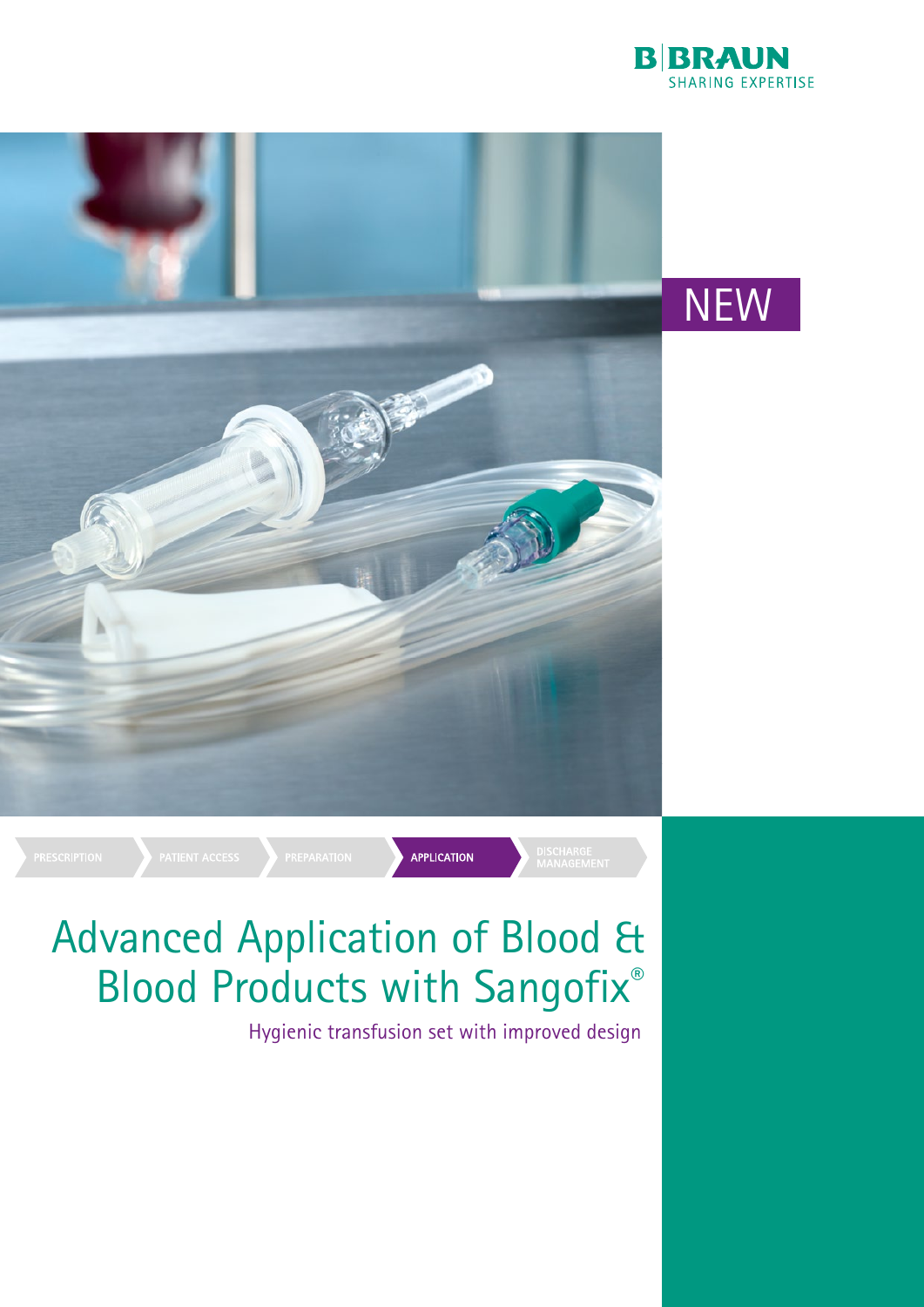## **Blood plays an important role in maintaining the body's systems**

- · Blood is the primary means of **transporting** oxygen, nutrients and hormones through our body and, in exchange, carries waste products to the eliminating organs.
- · Blood helps to **regulate** many functions in our body. For instance it helps to maintain the correct body temperature.
- · As a part of our immune system, blood helps to **protect** our body from pathogens and exogenous substances. In the case of vascular injuries, it protects from blood loss by coagulating and sealing the wound. $2$

Blood performs three major functions: 1

Blood components are used to correct abnormalities in the blood, which cannot be corrected by any other means. Common reasons for blood transfusions are:

- · Severe blood loss caused by an accident or surgery,
- · Chronic anemia or
- · Bleeding and clotting disorders. 3

### **Blood spillages during transfusion interrupt your clinical process**

Blood or blood products are frequently given to your patients in **emergency situations** to sustain or save their lives. These situations **put pressure on you as an healthcare worker** and may lead to complications, such as blood exposure.

Sangofix<sup>®</sup> comes with the PrimeStop cap and Spin-Lock<sup>®</sup> Connector to reduce blood spills while priming the set as well as accidental leaks during the application. The **improved design supports clean processes** with less risk of contamination as well as reduced clean-up time and use of material.

Coming in **contact with blood interrupts the clinical process** and is therefore a major inconvenience to yourself and your patient. Any blood that leaks during the transfusion can end up on the bed, floor, shoes, clothing, unprotected skin or gloves. Changing bed linen, changing your uniform, cleaning the environment and / or disinfecting your skin are some of the consequences of having blood present in your daily work. 4

If you are the person experiencing the event, you need to deal with spills immediately,<sup>5</sup> which can result in less time dedicated to patient care.

Supports clean processes



# Advanced and Hygienic Blood Application



\* DEHP-free (Remark: Sangofi x® sets with hand pump contain DEHP, Ref. 4050192, 4050192H, 4050193, 4050193H)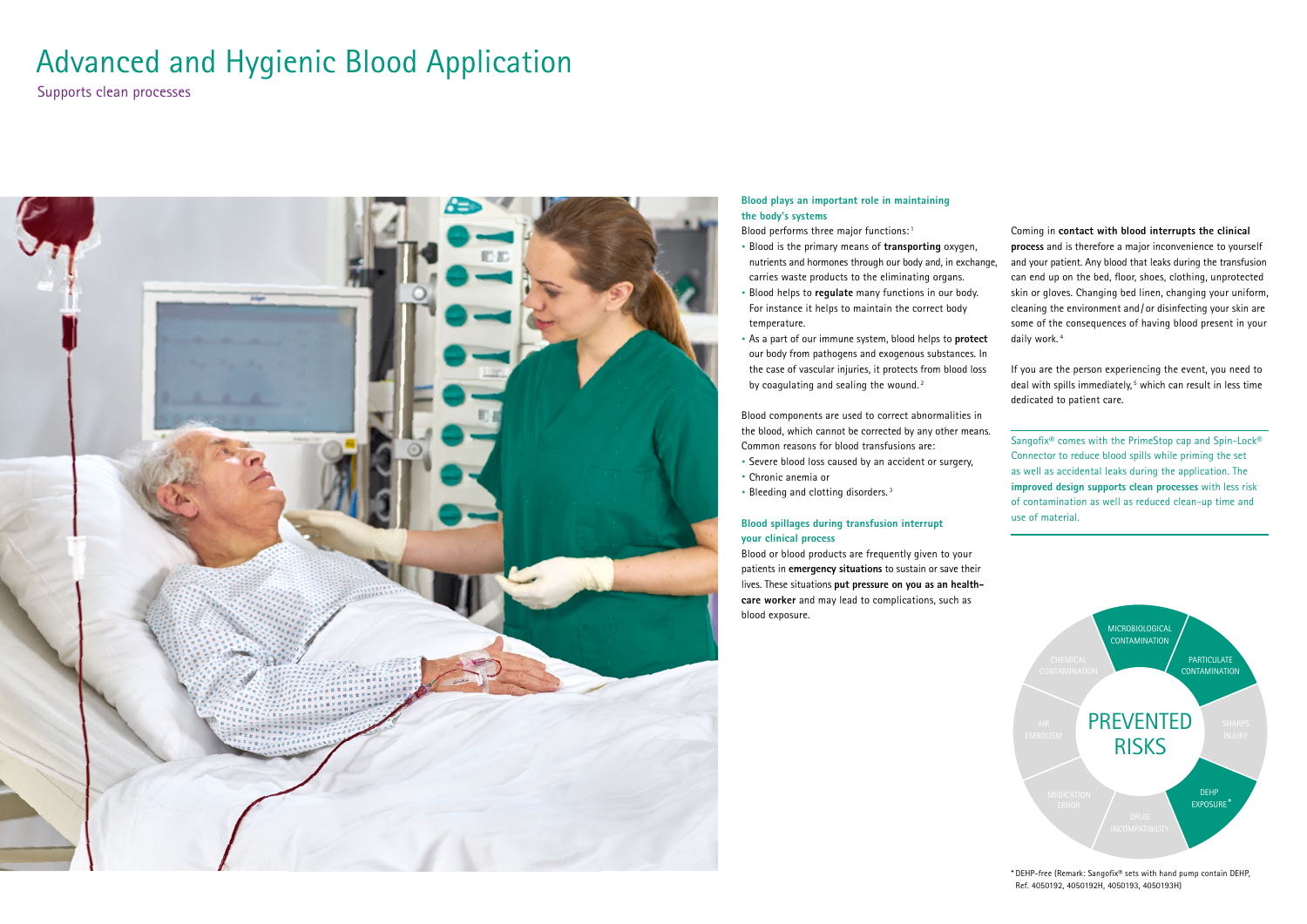# Sangofix® - Improved Design

Designed to avoid transfusion of clots and leaks



min. requirement acc. to DIN EN ISO 1135-4

Sangofix® (size of filter=11 cm<sup>2</sup>, size of mesh=200  $\mu$ m)

Sangofix® ES (size of filter=22 cm<sup>2</sup>, size of mesh=200  $\mu$ m)

### **Filter capacity**

Due to its high viscosity and the coagulation effect, the administration of blood or blood products requires an integral filter of 170-200  $\mu$ m. Sangofix® has a 200  $\mu$ m blood filter, complying with ISO standards for transfusion equipment for medical use.<sup>6</sup> It prevents particulate contamination by retaining particles >200 µm and consequently helps to avoid tranfusion of blood clots and cellular debris resulting from storage. The hanging filter basket arrangement supports a soft impingement of blood drops.

During a laboratory test, Sangofix® with a filter surface of 11  $cm<sup>2</sup>$ was used to successively administer 10 erythrocyte concentrates. The flow rate of each administration was measured. All measurements fulfilled the DIN EN ISO 1135-4 requirements.\*

With the newly designed Sangofix® it was possible to downsize the drip chamber and consequently to **decrease waste products** without impairing the filter capacity, relative to B. Braun's well established Sangofix® ES.\*\* **Spin-Lock®** with PrimeStop cap

Sangofix® is equipped with the PrimeStop cap and Spin-Lock® Connector, specifically set up for the administration of blood and blood products.

- · Supports clean processes with less risk of microbiological contamination
- · Helps to prevent particulate contamination while maintaining a flow rate even higher than required by ISO Standard 1135-4
- Decrease of waste products without impairing the filter capacity

The PrimeStop cap stops blood leaks while priming the set and thus **lowers the risk of blood exposure which could lead to microbiological contamination**. Lined with a hydrophobic, bacteria-tight membrane, the protective cap stops fluid but allows air to go through. It prevents the escape of any solution or contaminants into the adjacent environment and is thus a closed system referring to NIOSH 2004 definition.<sup>7</sup> In addition the screw-tight SpinLock® connector helps to avoid accidental disconnection during transfusion which could also lead to microbiological contamination. It's rotating collar prevents twisting of the IV line during connection.

### YOUR BENEFITS



#### **200 µm / 11 cm2 particle filter**

- · Retains larger particles >200 µm to help to avoid blood clots and cellular debris resulting from storage while providing a higher flow rate than required by ISO 1135-4
- Hanging filter basket arrangement for soft impingement of blood drops

Clear, **non-vented piercing spike with blunt tip** to prevent puncturing of bag

Fully *transparent dome* offers visibility for constant visual monitoring of flow rate

**Elastic pump chamber** allows easy and quick set-up of fluid level



**Roller clamp**

- · Integrated spike protection at roller clamp for disposal
- · Parking position to attach the patient connector to roller clamp

### **Spin-Lock® Connector with PrimeStop**

- · Rotating collar of Spin-Lock® Connector prevents twisting of IV line during connection
- · Protective PrimeStop cap lined with a hydrophobic, bacteria-tight membrane stops blood leaks while priming the set



NEW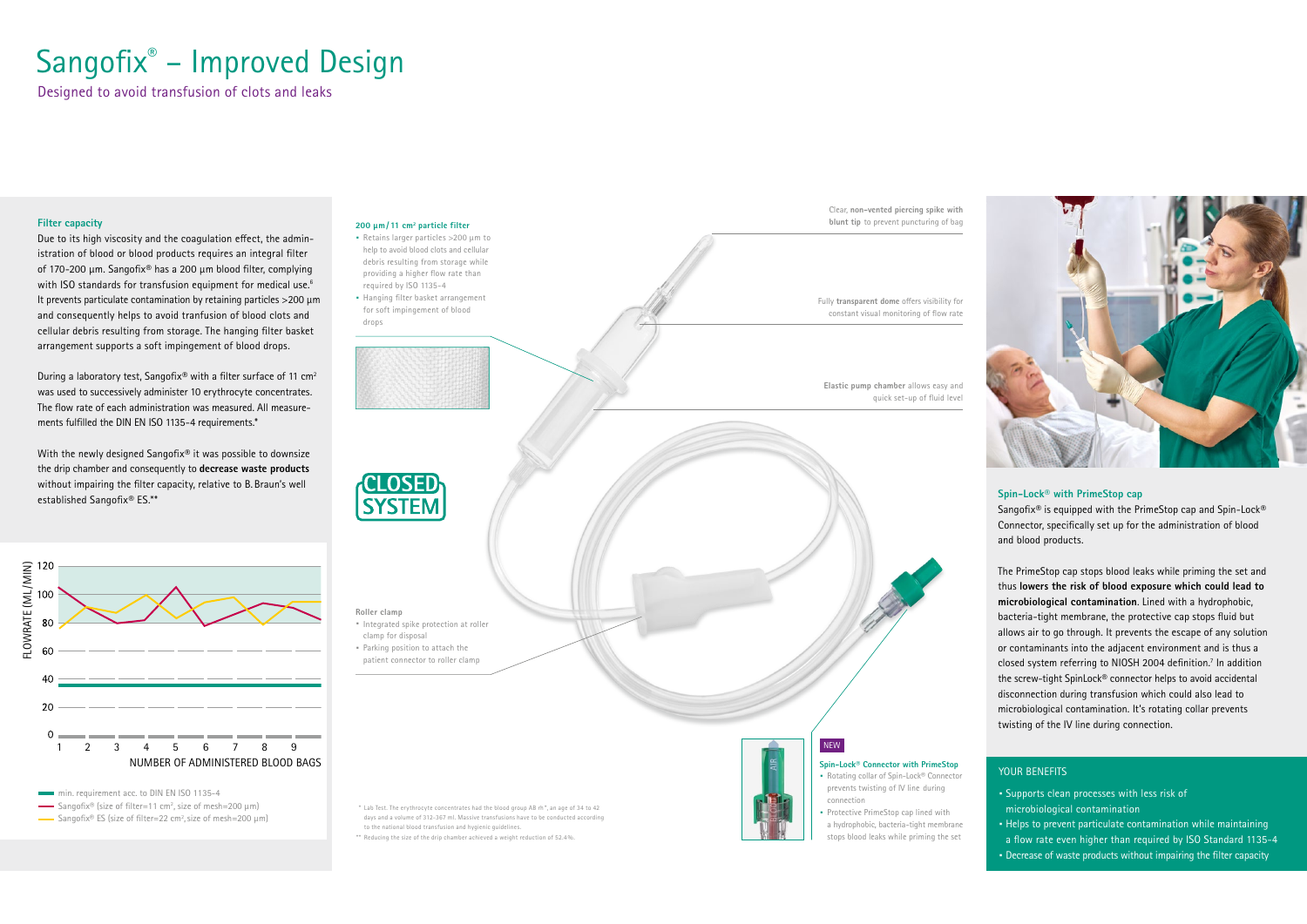| <b>Blood administration sets</b> |                                    | <b>Description</b>                                                                                                                          | <b>Units</b><br>per box | Code No.<br>(REF) |  |  |  |
|----------------------------------|------------------------------------|---------------------------------------------------------------------------------------------------------------------------------------------|-------------------------|-------------------|--|--|--|
| <b>Gravity Sets</b>              |                                    |                                                                                                                                             |                         |                   |  |  |  |
|                                  | Sangofix®                          | $\approx$ 200 µm/11 cm <sup>2</sup> blood filter<br>• Non-vented<br>· Spin-Lock® Connector with PrimeStop<br>· Length 150 cm<br>- DEHP-free | 100                     | 4117301           |  |  |  |
|                                  | Sangofix®                          | $\approx$ 200 µm/11 cm <sup>2</sup> blood filter<br>• Non-vented<br>· Spin-Lock® Connector with PrimeStop<br>· Length 180 cm<br>- DEHP-free | 100                     | 4034228           |  |  |  |
|                                  | Sangofix <sup>®</sup> Air          | $\approx$ 200 µm/11 cm <sup>2</sup> blood filter<br>• Vented<br>- Luer-Lock Connector<br>- Length 180 cm<br>- DEHP-free                     | 100                     | 4116011F          |  |  |  |
|                                  | Sangofix® Air<br><b>Piggy Back</b> | $\approx$ 200 µm/11 cm <sup>2</sup> blood filter<br>• Vented<br>• Luer-Lock Connector<br>• Length 40 cm<br>· PVC-free, DEHP-free            | 25                      | 4062866           |  |  |  |
| Perfusor <sup>®</sup> Space Sets |                                    |                                                                                                                                             |                         |                   |  |  |  |
|                                  | Sangofix®<br><b>Pediatrics Set</b> | • 200 μm/11 cm <sup>2</sup> blood filter<br>• Non-vented<br>· Female Luer-Lock Connector<br>• Length 4 cm<br>• DEHP-free                    | 50                      | 4146492           |  |  |  |

# **Product Specifications**

Sangofix® blood administration sets and complementary products

| <b>Blood administration sets</b>   |                                                                                                                                                                                                                                                                                   | <b>Description</b>                                                                                                                                      | <b>Units</b><br>per box | Code No.<br>(REF) |  |  |  |
|------------------------------------|-----------------------------------------------------------------------------------------------------------------------------------------------------------------------------------------------------------------------------------------------------------------------------------|---------------------------------------------------------------------------------------------------------------------------------------------------------|-------------------------|-------------------|--|--|--|
| Infusomat <sup>®</sup> Space Lines |                                                                                                                                                                                                                                                                                   |                                                                                                                                                         |                         |                   |  |  |  |
|                                    | Infusomat <sup>®</sup> Space Line<br>for blood administration                                                                                                                                                                                                                     | $\approx$ 200 µm/11 cm <sup>2</sup> blood filter<br>• Vented<br>- Luer-Lock Connector<br>· Length 250 cm<br>- DEHP-free                                 | 100                     | 8270066SP         |  |  |  |
|                                    | Infusomat <sup>®</sup> Space Line<br>for blood administration                                                                                                                                                                                                                     | $\approx$ 200 µm/11 cm <sup>2</sup> blood filter<br>• Vented<br>• Needle-free injection port<br>- Luer-Lock Connector<br>• Length 250 cm<br>• DEHP-free | 100                     | 8270074SP         |  |  |  |
| Complementary<br><b>Products</b>   | <b>Description</b>                                                                                                                                                                                                                                                                |                                                                                                                                                         |                         |                   |  |  |  |
|                                    | Introcan Safety <sup>®</sup> 3<br>Introcan Safety® 3 is equipped with a multi-access septum to protect clinicians and patients from<br>blood exposure. The integrated stabilization platform is designed to reduce complications resulting<br>from movements and dislodgements.   |                                                                                                                                                         |                         |                   |  |  |  |
|                                    | Caresite <sup>®</sup> extension set<br>Extension sets with Caresite® valve enable needle-free handling which helps to prevent needle-stick<br>injuries. They allow manipulation away from the insertion site and reduce movement of the IV catheter<br>inside the patient's vein. |                                                                                                                                                         |                         |                   |  |  |  |
|                                    | Askina <sup>®</sup> dressing portfolio<br>The Askina® dressing portfolio offers fixation solutions of the catheter to help minimizing<br>catheter movement.                                                                                                                       |                                                                                                                                                         |                         |                   |  |  |  |
|                                    | Combi-Stopper<br>Combi-Stopper closing cones can be used to seal male and female ports such as the line at the patient<br>connector or the filled syringe, which helps to reduce the risk of microbial contamination.                                                             |                                                                                                                                                         |                         |                   |  |  |  |
|                                    | Omniflush®<br>Omniflush® is a ready-to-use flush syringe, which supports the flushing process of IV access devices.<br>It reduces preparation steps and thus helps to prevent the risk of contamination during preparation of<br>the flush solution.                              |                                                                                                                                                         |                         |                   |  |  |  |
| 2 <br>ш                            | SwabCap® (1) and Softa® Cloth CHX 2% (2)<br>SwabCap® is a disinfection cap for needle-free swabable valves which acts as a physical barrier to touch<br>and airborne contamination between line accesses.                                                                         |                                                                                                                                                         |                         |                   |  |  |  |

For specific ordering informations please ask your B. Braun representative or see the respective product brochures.

Softa® Cloth CHX 2 % is a ready-to-use tissue which can be used as a disinfecting cleaner prior to line access.